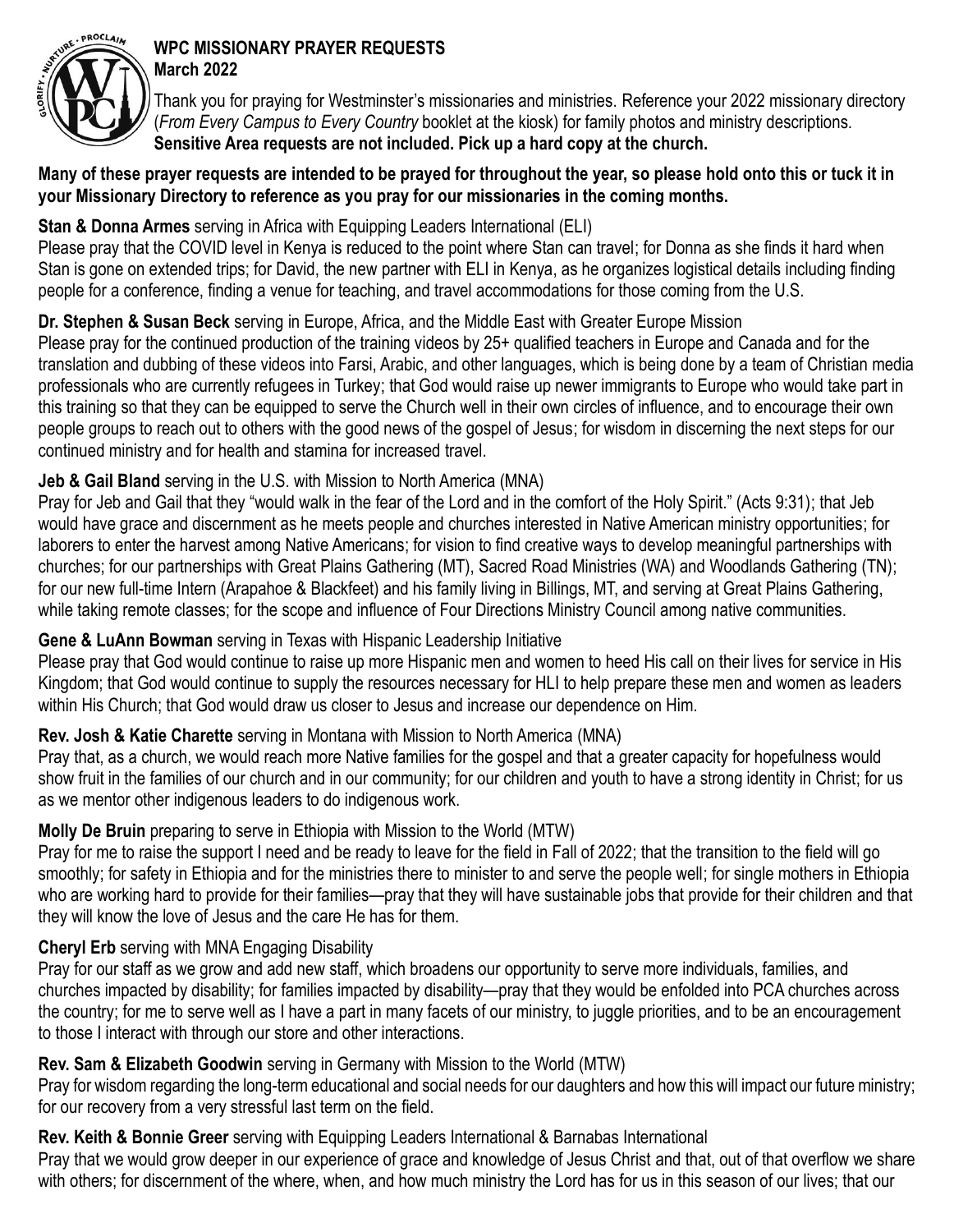ability to listen, hear, understand, and ask questions stay Spirit-sharp; for Keith as he travels to Malawi, Africa teaching through ELI from March 16 through April 2—pray for the ministry of the Word and encouragement for national pastors.

#### **Rev. David & Lisa Henry** serving in Easton, PA with MNA & Child Evangelism Fellowship (CEF)

Pray that God would provide additional volunteers and missionaries for CEF; that God would open additional doors to expand the ministry of both CEF and Bridge Community Church; for our three boys—pray that God would continue to work in their hearts.

#### **Steph Hubach** serving in the U.S. with Covenant Seminary

Praise God for the publication of Parenting & Disabilities: Abiding in God's Presence, which was released by P&R Publishing in October 2021. Please pray for this book, written by Steph, to reach those parents who need to be encouraged by it most; for the opportunity Steph has to collaborate with the Wheaton Center on Faith and Disability as a member of the Editorial Review Board—pray for this Wheaton initiative between Christian academics, Christian disability ministry leaders and Christian families touched by disability—that God would use its work in a mighty way to bless his Church and glorify his name; for clear direction for Steph's writing and research work during 2022.

### **Rev. Matt & Jenn Irvine** serving in England with Serge

Please pray for our children—Malachi (year 13) & Arielle (year 11) have major national exams in May/June, and in April/May Malachi hopes to decide where to attend university (UK or USA) and hopes to begin in Aug/Sept; for our kids and us, that the Good Shepherd would draw each of us close to himself and lead us through this season according to his will, in wisdom, in love, in His joy, and in His peace; that the many South Asian neighbours, friends, and contacts who have heard the gospel through our church in the recent years, that 'the word of the Lord may speed ahead and be honoured' (2 Thess 3:1) such that they are moved by His Spirit to repent and believe the Good News about Jesus; for the NLSS church plant & our Serge church planting team—for encouragement in the Lord (after 2 years of COVID) and for growth in the Lord, that God would 'comfort [our] hearts and establish [us] in every good work and word.' (2 Thess 2:17).

### **Serena Jones** serving in Boston, MA with Reformed University Fellowship (RUF)

Please pray that the amazing good news of the gospel and God's story would be winsome to the students on the campus; that RUF would be "the aroma of Christ" on the campus and that unbelievers, skeptics, doubters, sinners, and sufferers would find forgiveness, truth, and freedom in Christ; that our student leaders would be filled up by their relationships with Jesus and equipping in RUF, and that they would be able to serve the rest of RUF and the campus as ambassadors for Christ—please pray for their sanctification as they deal with their own hardship, pain, grief, and doubts; for our one-to-one meetings, for our small group Bible studies, and our Large Group ministry—pray that these times of ministry would be fruitful and faithful to the Word, and that deep relationships would grow between students during our weekly programming.

### **Jason & Ai Kueh** serving in Japan with Serge

Please pray that Shin-Urayasu Grace Church will be able raise her own elders as we are borrowing a Ruling Elder for the time being; for the session (of which Jason is a member) to wisely shepherd the flock; for members to continue to grow in Christ; that seekers could come to faith; that the church will be able to reach out, draw people, and make disciples of people in the community; for the Holy Spirit to guide Jason as he preaches God's Word on most Sundays; that discipling and teaching will help church members grow in maturity in Christ; that the relationships we have made with neighbors in our community would grow stronger and God would open opportunities to lead them to Christ; that we would be bold and faithful in our teaching and sharing of the Word; for our marriage to remain strong as we juggle the responsibilities of ministry and raising our children; for our children to grow in faith in Christ; for us to rest in Christ amid busyness.

### **Tom & Betsy Luttmann** serving Worldwide with Bible Visuals International

Pray for our creative team as we write and illustrate new Bible lessons, mission stories and family devotionals in 2022; that we would carefully handle the scripture and effectively use words and pictures to communicate truth to young hearts; that distribution opportunities in Papua New Guinea and Lebanon would move forward in 2022 and that we would uncover new opportunities worldwide to support partners with these resources; that Tom will lead the family well as a husband and father and that our family will grow in the grace and knowledge of Christ and be a bold witness of the Savior in our own neighborhood in Neffsville.

### **Rev. Ken & Tammie Matlack** serving in the U.S. & Europe with MTW

As most of our ministry has moved online during the pandemic, please pray for the effectual work of God's Spirit as we teach and train via this extremely limited medium; for new prayer and financial partners for our ministry; for clarity on when we can begin traveling again for in-person training and mentoring; that God would raise up people with a passion for intercessory prayer for kingdom advancement around the globe; that we would discern God's strategy for mobilizing His people for prayer.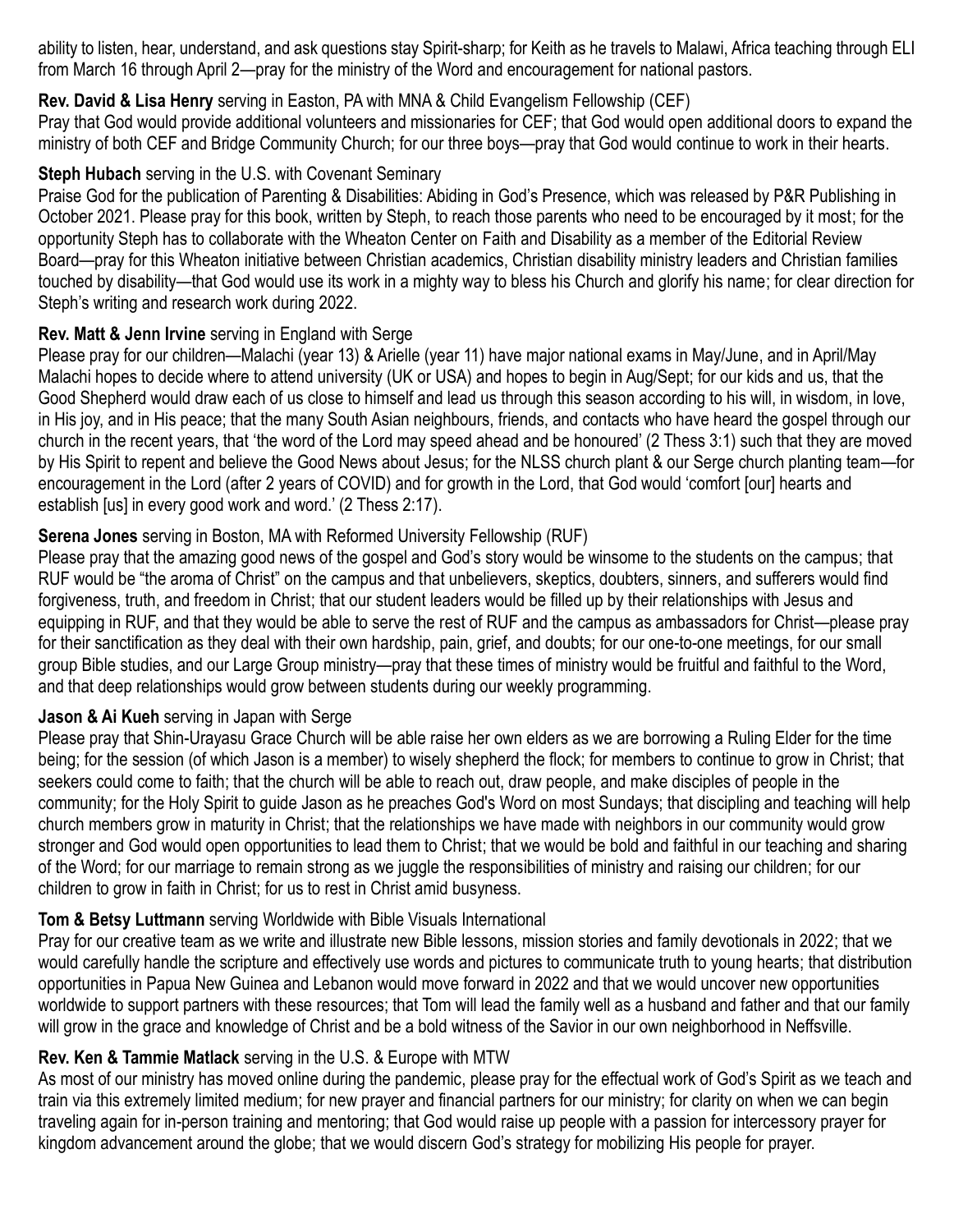### **Dan & Janet McBride** serving in Africa with MTW

Pray that the Lord would guide the Presbyterian Conference of Sierra Leone (recovering from the ravages of civil war and Ebola leaving them without teaching elders) as they choose men from among them who would begin training for ordination and that the Lord would call three to five pastors from among our national partners in Uganda and Zimbabwe to serve in Sierra Leone as interim pastors until men from the PCSL are equipped and ordained; for our member care ministry to the six MTW missionary families in West Africa, and to two MTW missionary families who are in transition; that we would be effective in encouraging them, and that we would be sensitive to the Lord's guidance in caring for these families; for the Lord to eradicate the cancer cells remaining in Dan's body as he had a PSA test in November 2021 which indicated that the cancer is still detectable but the PSA is significantly lower than what it was prior to radiation treatments last winter.

**Dr. Bruce & Anne McDowell** serving in the Dominican Republic at Santiago Theological Seminary Pray for recruitment of students for our newly starting undergraduate program; for planning for courses to be taught and recruitment of right faculty to teach; for a campus for the seminary that will abundantly provide for our needs.

## **Dr. Walt & Lisa Mueller** serving in the U.S. with Center for Parent/Youth Understanding (CPYU)

Pray that youth workers both here and abroad—our "gate-keepers"—would continue to see the need to connect parents to our CPYU resources; for our staff—because we are working to understand, discern, and respond to our advancing cultural realities, we face a growing measure of opposition; that we would never become discouraged, side-tracked, or paralyzed by this opposition; that we would run this race with single-minded devotion to Jesus Christ and the Gospel; that doors would continue to open for us to make connections with young parents in ways that they see the value of enlisting our resources as they engage in the high calling and privilege of nurturing their children in the faith.

**Rev. Shibu & Mary Oommen** serving in the U.S. with Evangelism Explosion & Reformed Evangelistic Fellowship Pray for divine appointments and safety for our weekly street evangelism in Lancaster and the Philadelphia area; for us to have good health to travel occasionally for evangelism training; for more churches to open for training and equipping in evangelism.

**Rev. Chris & Kelsey Peter** serving at Millersville University with Reformed University Fellowship (RUF) Pray for the conversions of unbelievers who are involved in RUF here; for our student leaders, that they would grow in their knowledge of the Word and faith in Christ; for our family as we adjust to life in Lancaster and the recent birth of our daughter.

## **Dr. Stephen & Berenice Rarig** serving in Australia with MTW

Please continue to pray for Berenice's return to Australia as she has been out of the country for over a year now due to the lockdown of Western Australia.

## **Xavier Shea** serving in the U.S. with Circuit Riders

Pray for wisdom for our leadership to steward the ministry in the midst of great loss and transition as Circuit Riders founder and leader Brian Brennt passed away November 2 after 10 years of faithful service to this ministry family; for God to seamlessly fill this leadership void he leaves and that Circuit Riders would continue in fruitful ministry for years to come; for me as I finish my sophomore year of Bible College, while also leading full time in ministry—pray that I would know Jesus in a greater way, to learn and grow in humble leadership, in my studies, and that God would use me in great ways to represent Jesus to the lost; that God would move in colleges around the country, that the gospel would be received and that it would change individuals and their campus communities; that Christians would be bold and unashamed to follow Jesus and represent Him to the broken and lost.

## **Rev. Cam & Kaela Smith** serving at Penn State University with Reformed University Fellowship (RUF)

Please join us in praising God for the renewed interest and involvement of students after almost two years of COVID decline. Please pray for rising student leaders to grow in the Christ and be bold in loving their neighbors by sharing the good news of the gospel; for our many students coming to Bible studies who are not Christians to know Christ!

**Rev. Richard & Lynne Smith** serving at Penn State University with Reformed University Fellowship International (RUF-I) Please continue to pray for Richards recovery from surgery after tearing a tendon in January; for our new Intern Matthew Wheaton as he learns about ministry to Internationals and as he raises support for next year; for our outreach to the Muslim Prayers on Fridays—pray that it would produce fruitful conversations; for the following countries represented this year: India, Bahrain, Dubai, Iran, Kuwait, Myanmar, Columbia, China, South Korea, Bangladesh, Yemen, UAE, Kazakhstan, Indonesia, Taiwan, Congo, Pakistan, Saudi Arabia, Vietnam, Argentina, Brazil, Botswana, Turkey, Ghana, Egypt, Suriname, Chile, France, Uganda, Cote d'Ivoire, Algeria, Ecuador, The Gambia, Angola, Sri Lanka, Zimbabwe, Nepal, Hong Kong, Thailand, Liberia, Ethiopia, Nigeria, and Peru.

## **Ursula Spooner & Stan Opie** serving in Austria with World in Need International

Pray for wisdom as we meet with various families and couples; for the emotional and psychological health of the women we work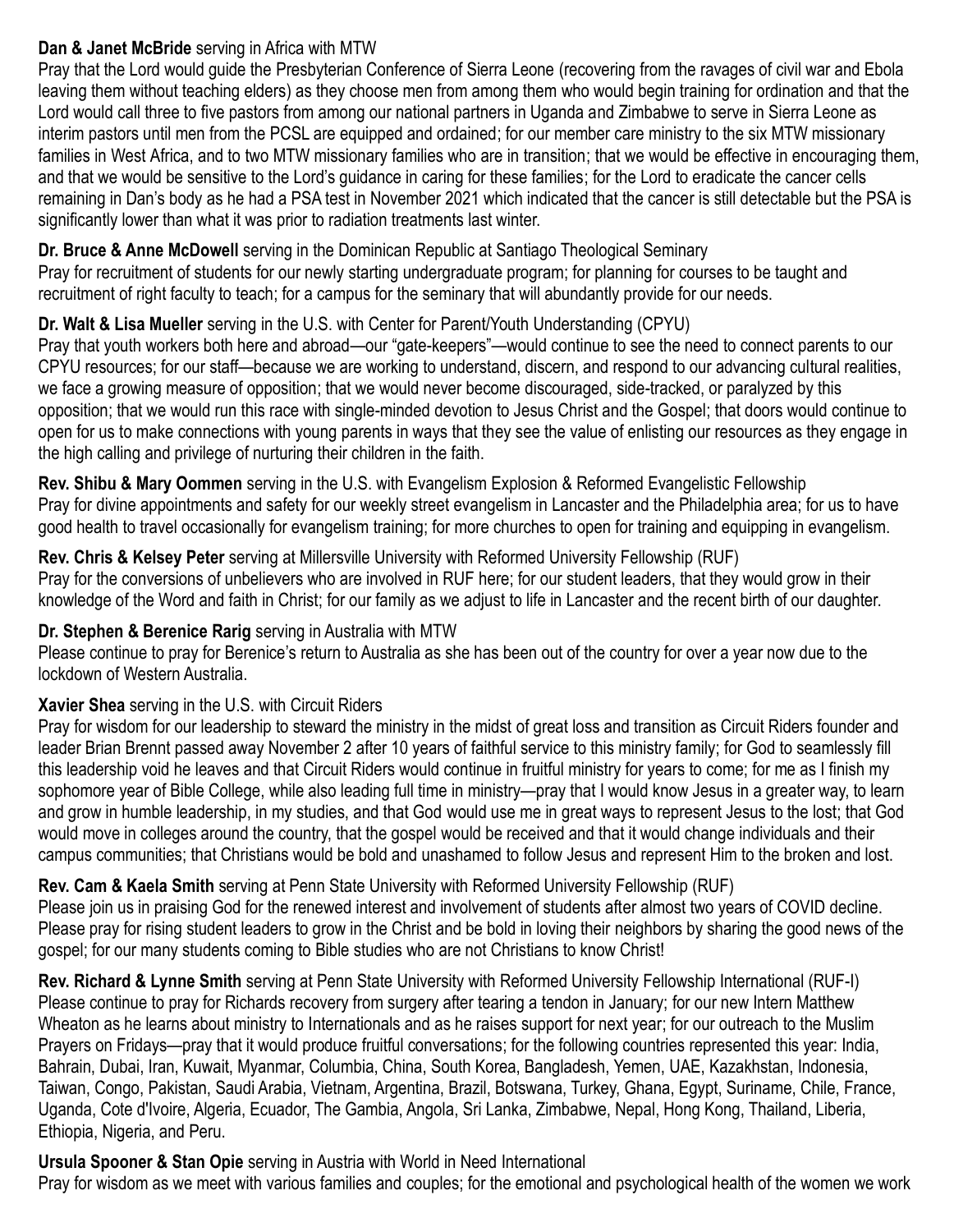with; for our 29 year old Chinese daughter living with us as she is going to join our church and be baptized on March 13, and on March 17, she will go before an Austrian immigration judge to decide whether she will be allowed to stay in Austria legally—she was trafficked into Austria about 7 years ago and if she receives a positive response it can change her whole world as she would officially be allowed to study, work, and travel.

### **Rev. S.I. & Michelle Suh** serving as Army Chaplain with MNA

Please pray that God will bless my teaching and preaching ministry and that His truth and love would be evident in the way that I teach, preach, and interact with the students and congregants/attendees; that Christ be lifted up as I embody His gospel while working and socializing with other instructors; for my daughters, Ellyse (21), Juliette (18), and Audrey (14), that they will continue to glorify God through their faithfulness in their studies and devotion to life in Christ.

# **Ben & Lydia Swarr** serving in Pennsylvania with Fellowship of Christian Athletes

Please pray for quality volunteers who will serve as Board Members, Character Coaches, Chaplains, Coaches Huddle Leaders, and Athlete Huddle Leaders; that God would connect our ministry with key volunteers who will serve in the wrestling community of PA; that God would open up the hearts of the wrestlers and coaches in Lancaster County and the surrounding counties to attend our camp so we can engage more of them through the event and get them plugged into huddles; for us as our ministry has taken a lot of heat in recent months for our view on Biblical marriage found in our Statement of Faith that volunteers have to sign—pray that God would protect our ministry and help us to stay the course as we minister in these environments.

## **Kristy Thomas** serving as York County Prison Chaplain with Good News Jail & Prison Ministry

Please pray that the COVID restrictions that have kept our Evangelical volunteers from coming into prison for almost two years will ease so that church services can resume for the inmates; for God's Spirit to move throughout the prison and prepare hearts for the Gospel message; for the women to grow in sanctification as the culture continues to push against Biblical truth.

## **Rev. Gary & Lois Watanabe** serving in Japan with MTW

Pray for continuing wisdom in self-care, that God would grant us diligent insight and agility in caring for our physical, emotional, mental, and spiritual well-being through the changing conditions and circumstances created and influenced by the Coronavirus pandemic in Japan and in Asia; for continuing wisdom for how to advise and help those within our MTW and City to City Asia Pacific (CTC AP) teams, church planters, and partners as they address the difficulties and challenges that confront them trying to do ministry under the new "normal"; for God to continue to answer our prayers according to Psalm 71:17-18, "Oh God, you have instructed me from my youth and I still proclaim your wondrous deeds. Even to old age and gray hairs, oh God, do not forsake me so that I might proclaim your wondrous deeds to another generation, your might to those to come."

## **Rev. Hugh & Martine Wessel** serving in France with MTW

Please pray for divine healing for the wife of a pastor, Sandra, who has an aggressive cancer that has spread to her liver—she is in her mid-30s with three children; that the seminary in Aix would have 25 students on campus as we believe having students attend via video conference short-changes the formation of future pastors, church-planters, evangelists, and missionaries; for safe travels during our Home Ministry Assignment this year.

## **Dr. Tim & Barbara Yates** serving in Taiwan with Friends of China Reformed Theological Seminary (CRTS)

Pray for Tim to have the Spirit's wisdom through the Word in academic administration, teaching biblical counseling and practical theology courses, and rewriting his completed PhD dissertation to become his next book in English and Chinese showing the applicability of the Westminster Larger Catechism to international theological education and church ministry; for Barbara as she works as a teacher's aide and substitute teaches on a regular basis at Morrison Academy Taipei, and for Trisha (11th) and Nathan (9th) as they also study there; for our adult children, their spouses and children around the world to mature in Christ and thrive in their places of service: Chicago IL area (Nat & Doug, children Brandt and Colton; Karen and Brandon; Janine and Sylvio), Fiji island (Jonathan and Kaitlyn) and in Taichung, Taiwan (Val & Jeff, children Savannah, Garrett, Blake, and Eva).

## **Rev. J.G. & Daryl Zoellner** serving in Canada with MNA

Please pray that we will be faithful in prayer together, that we might live a life of repentance and forgiveness which praises our Lord and brings His grace into others' lives; that we will be courageous, yet meek evangelists, able to listen well to others before we speak to them; that God will bring into our lives, in the heart of Montreal, many as yet unconverted men and women in whom the Holy Spirit is already working to bring them to Jesus.